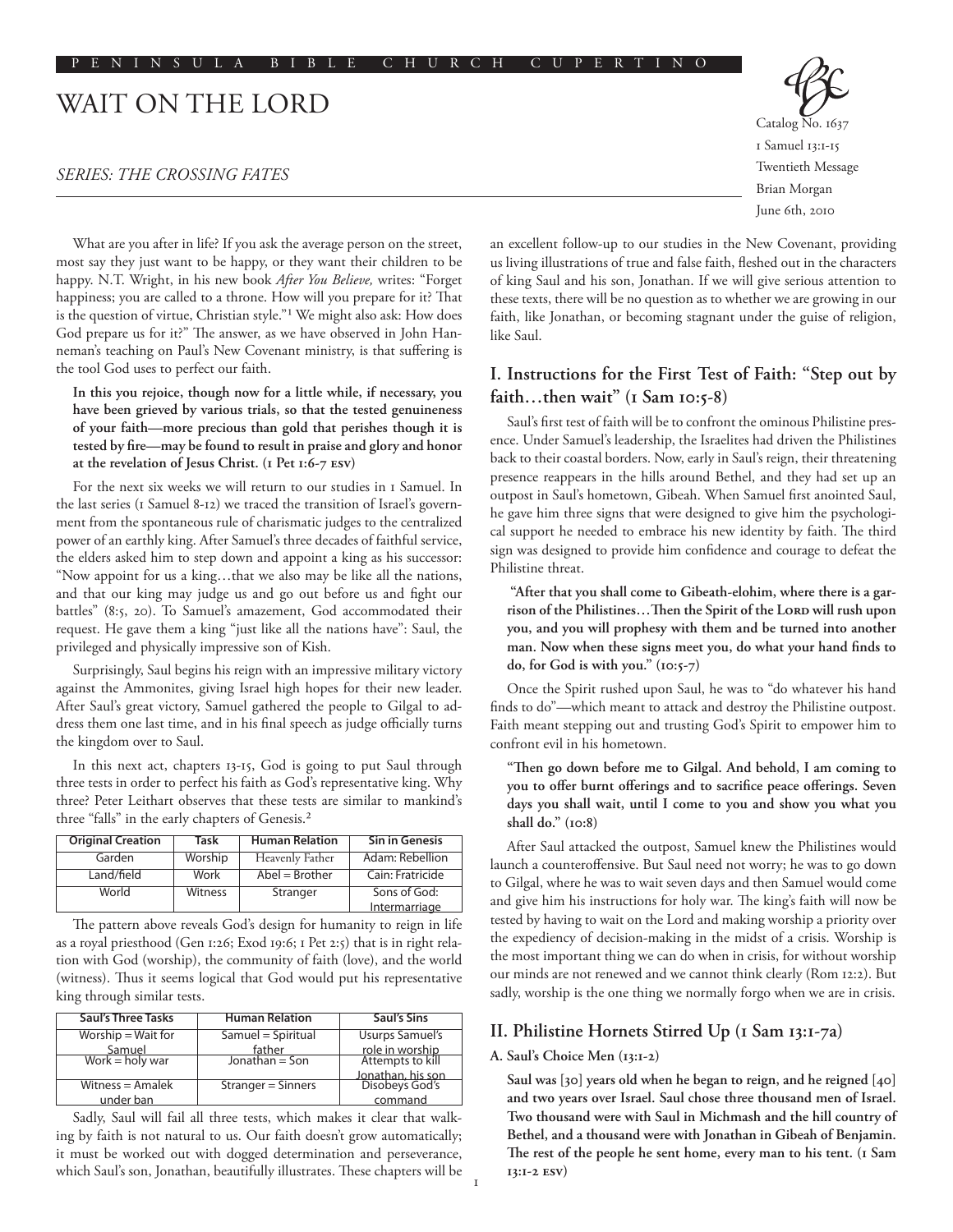In the aftermath of his former victory, Saul exudes abundant confidence. Giving the appearance of faith, he surrounds himself with an elite corps of troops and, like Gideon, sends the rest home (Judg 7:8). He divides his troops into two companies. Jonathan commands the smaller unit at Gibeah and Saul maneuvers his larger force to higher ground at Michmash. "The location was strategic, since it was near a crucial pass on the Way to Ophrah, a road in Israel's highlands that led to Geba."3

But without prayer, Saul's confidence is deadly, for it has blinded him to his earlier disobedience. He never carried out the prophet's injunction to remove the Philistine administrative center immediately upon his return to his hometown in Gibeah. The command came with a promise: "The Spirit of the Lord will rush upon you…Do whatever your hand finds to do, for God is with you" (10:7). When Gideon was first called by God to judge his people, he faced a similar test to his faith. God commanded him to tear down the altar his father had built to Baal and build an altar to the Lord on top of the stronghold. Because Gideon was fearful of reprisals from his family and the townspeople, he did the deed at night when no one was watching. But at least he did it. Saul, on the other hand, does nothing.

### **B. Jonathan Initiates, Saul Reacts (13:3-4)**

**Jonathan defeated the garrison [or "killed the governor"4] of the Philistines that was at Geba, and the Philistines heard of it. And Saul blew the trumpet throughout all the land, saying, "Let the Hebrews hear." And all Israel heard it said that Saul had defeated the garrison of the Philistines, and also that Israel had become a stench to the Philistines. And the people were called out to join Saul at Gilgal. (13:3-4)**

But while Saul refuses to act, his son Jonathan, who is now deployed in Gibeah, $5$  takes the initiative and assassinates the governor, trusting in the prophetic promise given to his father. When those who are in positions of responsibility refuse to act, God has others who rise up and courageously do what is right. What does that tell us about faith? Do you feel obligated to wait for those who are supposedly responsible to confront evil, or do you feel the freedom to confront injustice, oppression or evil independent of approval? When Jesus ministered in Galilee, evil was rampant everywhere and the Jewish authorities seemed powerless to liberate the oppressed, heal the sick, or drive out demons. Had Jesus waited for the approval to do good from the existing authorities, the demons would still be alive and well in Galilee. Likewise when Peter and John were commanded by the high priest and Jewish council "to speak no more to anyone in this name," they replied: "Which is right in God's eyes: to listen to you, or to him? You be the judges! As for us, we cannot help speaking about what we have seen and heard" (Acts 4:19-20). This is especially important for us to remember in an election year. As Christians we want good government, which only happens when people of integrity are in office. But on the other hand, the church, armed with the gospel of light and love and truth, has more power to effect good for our communities than government ever can. So walk by faith and be free to do what is right, whether you have approval or not.

When Jonathan attacked the Philistine outpost, it was like striking a hornet's nest. The news traveled fast. Saul knew that the repercussions would be swift and furious from the Philistine camp, for Israel had made itself a stench to the Philistines; worse yet, because "the Philistines are the first to hear the news, Saul can now forget any idea of surprise."6 Saul is forced to make a national recall of the troops he just sent home. Such a reversal makes the king look indecisive, calling into question his ability to lead. We get the impression that there is a rift emerging between father and son.

In response to being upstaged by his son, Saul sends out a national press release taking credit for what his son did. To mask his feelings of insecurity, he summons his troops to battle in derogatory, demeaning tones: "Let the Hebrews hear." "Hebrew" comes from the verbal root meaning "cross over." The word was originally used by foreigners who considered Israel to be second-class citizens. Its sense resembles our modern expression "from the other side of the tracks." Like an angry coach berating his team at halftime, Saul invokes a name designed "to arouse his people's pride and fortify their will to resist."7 But as many of us have painfully experienced, being berated with derogatory names does little to truly motivate. Though the troops are called up, they lack the energy and dedication they displayed in chapter 11 when they were motivated by the "fear of the Lord" and "came out as one man" (11:7).

Faith, on the other hand, motivates people by believing in them. In April I had the privilege of hearing Dr. Kenneth Ginsburg speak to parents at Gunn High School. Dr. Ginsburg is a nationally recognized pediatrician specializing in adolescent medicine at the Children's Hospital of Philadelphia, and recently authored *A Parent's Guide to Building Resilience in Children and Teens: Giving Your Child Roots and Wings*. Speaking to a packed auditorium, he shared his passion working with "at risk" kids. Over the years he has listened to countless stories of abandonment, sexual abuse and drug addiction. As the adolescent pours out his or her painful, sometimes gut-wrenching story, he listens for that one thing that is remarkable about the child. This audience of upscale parents was stunned by the profound simplicity of his message: kids need someone to believe in them.

## **C. The Philistine Invasion Sends the Hebrews Fleeing! (13:5-7a)**

**And the Philistines mustered to fight with Israel, thirty thousand chariots and six thousand horsemen and troops like the sand on the seashore in multitude. They came up and encamped in Michmash, to the east of Beth-aven. When the men of Israel saw that they were in trouble (for the people were hard pressed), the people hid themselves in caves and in holes [thickets is perhaps a better translation] and in rocks and in tombs and in cisterns, and some Hebrews crossed the fords of the Jordan to the land of Gad and Gilead. (13:5-7a)**

It would take great faith for the king to obey Samuel's command to wait for him at Gilgal in the face of a Philistine invasion. From a military point of view it made no sense for his troops to abandon their superior positions in the hill country and go down into the depths of the Jordan Valley to spend a week in "church." But faith often defies human logic. To Saul's credit, he obeys, knowing he cannot operate a military campaign without prophetic sanction.

As soon as Saul's troops vacate their outpost in Michmash, the Philistines quickly take possession of it and use it as their base of operations to launch an all out offensive. When the massive military machine comes into view, all Israel quakes in fear. Their fear is driven by what they "see." The sheer numbers are overwhelming. The Philistines have as many chariots as Israel does soldiers; their troops are "like the sand of the seashore," too numerous to count. When the people see that the army is "hard pressed," their fear gives way to panic and panic turns into desertion. They flee en masse, like frightened animals, seeking shelter in any suitable place that provides cover—in caves, thickets, rocky crags, cisterns, even in tombs (an apt metaphor of what fear does to our humanity). Whenever we are governed by our "eye-gate," we immediately lose the perspective of faith and are susceptible to paralyzing fear. This is why the most common command in Scripture is, "Do not fear." Faith, on the other hand, is governed by the "ear-gate" ("Hear O Israel!" Deut 6:4), which leads us into the promises of God.

It seems Saul's methods of motivation do little to raise the bar of courage. On the contrary, the people live up (or "down") to the king's expectations and embrace their name. When you call the people Hebrews, they become Hebrews indeed, "crossing over" the sacred boundary of the land, abandoning their people, their land and their God. The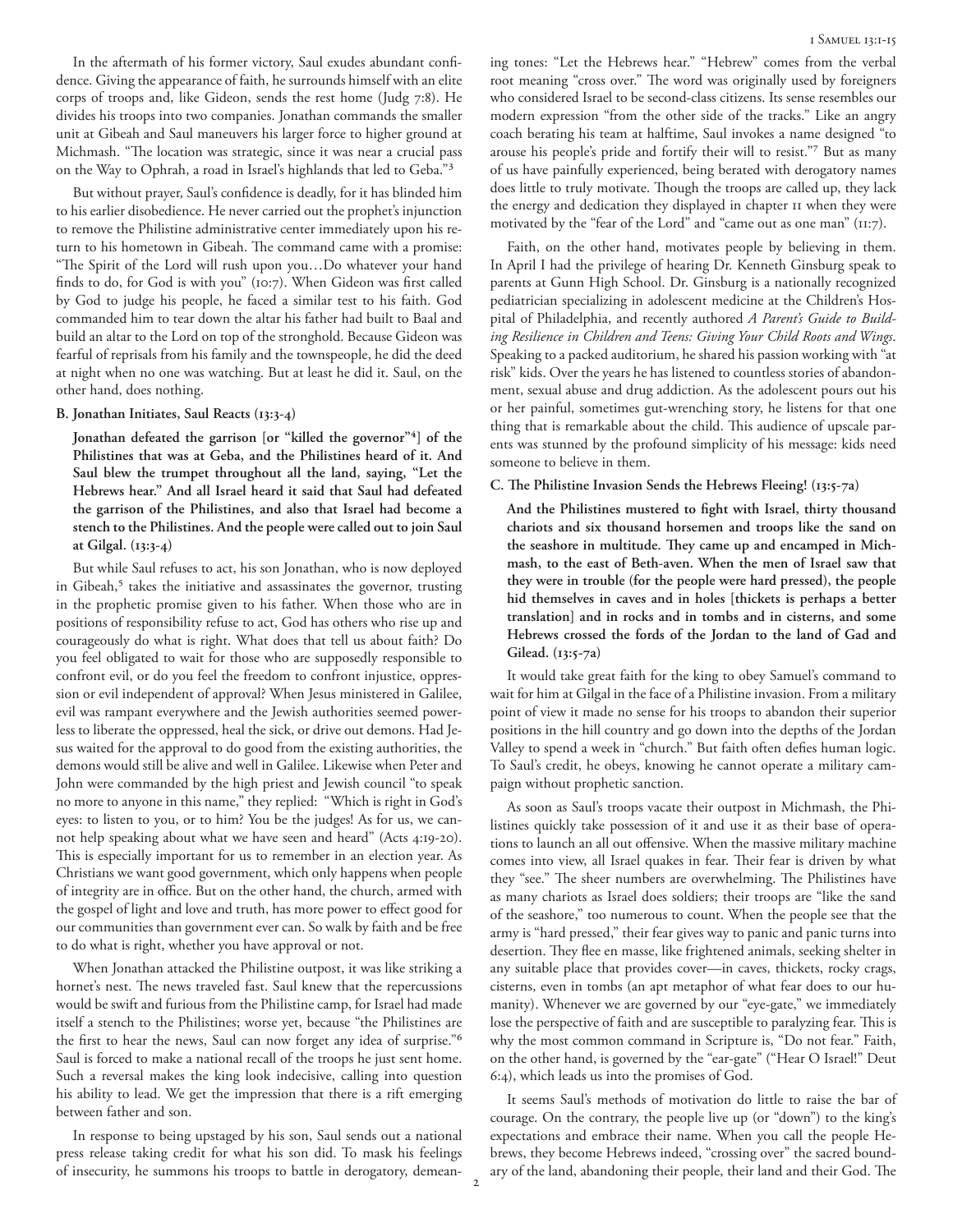#### WAIT ON THE LORD

mass desertion leaves Saul's remaining troops trembling. Under Saul's leadership we wonder if there is any faith left in Israel.

We would do well to remember that the law made provision for troop reduction before engaging in a conflict (Deut 20:1-9). Battles in Israel were never won by numbers, but by faith. Before each battle the priest took his stand before the assembled troops to remind them that this was not their battle, it was the Lord's, and the outcome was determined by faith. If for any reason a soldier had a divided heart and could not be single minded in his faith, he was encouraged to go home: "And the officers shall speak further to the people, and say, 'Is there any man who is fearful and fainthearted? Let him go back to his house, lest he make the heart of his fellows melt like his own.'" (Deut 20:8)

Desertion posed no threat to Jonathan's faith, for in the next scene he tells his armor bearer, "nothing can hinder the LORD from saving by many or by few" (14:6). If Saul had that perspective of faith, desertion would not have posed a threat to his security. So how will he do in the waiting game?

# **III. The Waiting Game (1 Sam 13:7b-15)**

**A. The King Plays Priest (13:7b-9)**

**Saul was still at Gilgal, and all the people followed him trembling. He waited seven days, the time appointed by Samuel. But Samuel did not come to Gilgal, and the people were scattering from him. So Saul said, "Bring the burnt offering here to me, and the peace offerings." And he offered the burnt offering. (13:7b-9)**

How difficult it must have been for Saul to wait patiently day after day while his entire kingdom seemed to be giving way beneath his feet. Fokkelman describes the scene: "Saul is suffering a great loss of tempo on the chessboard of military strategy and no 'ordinary' general would ever dare to accept such drastic sacrifices in time and strategic space. Imagine the position. A small and poorly armed army must sit idly by while a supreme invasion spreads over the land."8

The escalating number of desertions must have been unbearable to endure. The days wear on and on, and still there is no sign of the prophet. But as sunset approaches on the seventh day, Saul can wait no longer. Taking matters into his own hands, he crosses the holy boundary and offers the burnt offering without waiting for Samuel. The implications are staggering, as Peterson explains: "Saul intrudes into matters he has no business…His offering of the sacrifices was not a mere technical violation of an agreement; it is interpreted as a lack of trust in God, motivated by fear of losing his position and power…Saul has, in effect, just abdicated his throne. Instead of living in the fear of God, he lives in the fear of the Philistines."9

## **B. The Prophet Arrives (13:10-11)**

**As soon as he had finished offering the burnt offering, behold, Samuel came. And Saul went out to meet him and greet him [or "bless him"]. Samuel said, "What have you done?" (13:10-11)**

Typical of God's timing, the prophet suddenly appears at the eleventh hour. Saul is surprised and stunned by his appearance. Like a child caught with his hands in the cookie jar, Saul races to greet the prophet with his head held high. Samuel cuts through Saul's niceties with the accusatory: "What have you done?"

## **C. Supreme Logic (13:12)**

**And Saul said, "When I saw that the people were scattering from me, and that you did not come within the days appointed, and that the Philistines had mustered at Michmash, I said, 'Now the Philistines will come down against me at Gilgal, and I have not sought the favor of the Lord.' So I forced myself, and offered the burnt offering." (13:12)**

With no sense of guilt, Saul sets forth a watertight case of reasoned logic that covers every aspect of the situation. It is an exquisite masterpiece of deflecting blame and distancing himself from all responsibility—a technique we all have mastered from the time we were children. Saul details his thinking process before Samuel, beginning with the clarity of his observations ("When I saw"), to his thoughtful reflection ("I said"), culminating in his unusual action ("so I forced myself").

Like Adam when he was confronted with his sin, Saul shifts the blame to others, including God's representative. First, it was the people's desertion; second, Samuel's failure to arrive on schedule; and third, the Philistine advance. Yet, in the midst of this threefold pressure Saul prides himself that he held onto the critical tenet of Israel's faith: without God's favor there will be no victory. So what is a king to do? With his people about to be swallowed up and no prophet in sight to invoke God's blessings, the king became a priest, "So I forced myself. Once you truly understand the circumstances and pressure I was under, I'm sure you'll agree that what I did, though highly usual, was my only option."

## **D. The Truth in Black and White (13:13-14)**

**And Samuel said to Saul, "You have done foolishly. You have not**  kept the command of the LORD your God, with which he commanded you. For then the LORD would have established your king**dom over Israel forever. But now your kingdom shall not continue.**  The Lord has sought out a man after his own heart, and the Lord **has commanded him to be prince over his people, because you have**  not kept what the LORD commanded you." (13:13-14)

Samuel could have taken Saul's logic apart line by line, but he doesn't. Instead, he brushes aside Saul's excuses and condemns him with just one word (in Hebrew): "You played the fool." For the prophet there was but one issue: Saul had disobeyed the Lord's command (four times he uses the verbal root). This is the one essential quality that God desires for his king. He is to be "a man after his own heart," one who completely surrenders to his will and keeps the commands of God at all costs, as both Jonathan and David exhibit. Fokkelman further explains: "Only by surrendering himself completely to God would he have been able to withstand the test and yet discover the charismatic answer to the emergency situation as disclosed only to the faithful, surpassing their knowledge."10

Because of his disobedience, the consequences are devastating. Saul learns that there will now be no possibility of an enduring dynasty; in fact, God has already chosen his replacement. Many scholars feel Samuel is too extreme in the consequences, or that Saul is an innocent victim of God. Elie Wiesel, perhaps the most influential writer to emerge from the Holocaust, finds Samuel a tad unreasonable: "Why was Samuel late? Why did he make his king and his people wait for such a long time? If he had an unexpected obligation to meet, a call from God for instance, why didn't he dispatch a messenger to inform the king of the emergency? Whatever the reason on either side, Samuel's reaction to Saul's alleged haste does seem a bit unreasonable."11

Walter Brueggemann, one of the most popular Old Testament commentators, goes further and champions Saul's cause. In his view, Saul "did not offer the sacrifice greedily, eagerly, or aggressively, or preempt the power of the old priesthood. Saul could hardly be more deferential." Samuel, on the other hand, is "peevish," "cunning" and "plays a daring, brutal game with Saul's faith," by passing judgment on Saul for commandments and promises he was never given. In the end, Saul is ousted because of a Lord–Samuel–David alliance, one that came into being "before he ever joins the struggle."12 The bottom line is: Samuel is unprincipled, and God's character is called into question. Bill Arnold points out that John Wesley takes an altogether different view: "[Wesley] states that disobedience to an express command, though in a small matter, is actually a great provocation. And indeed, there is no little sin,